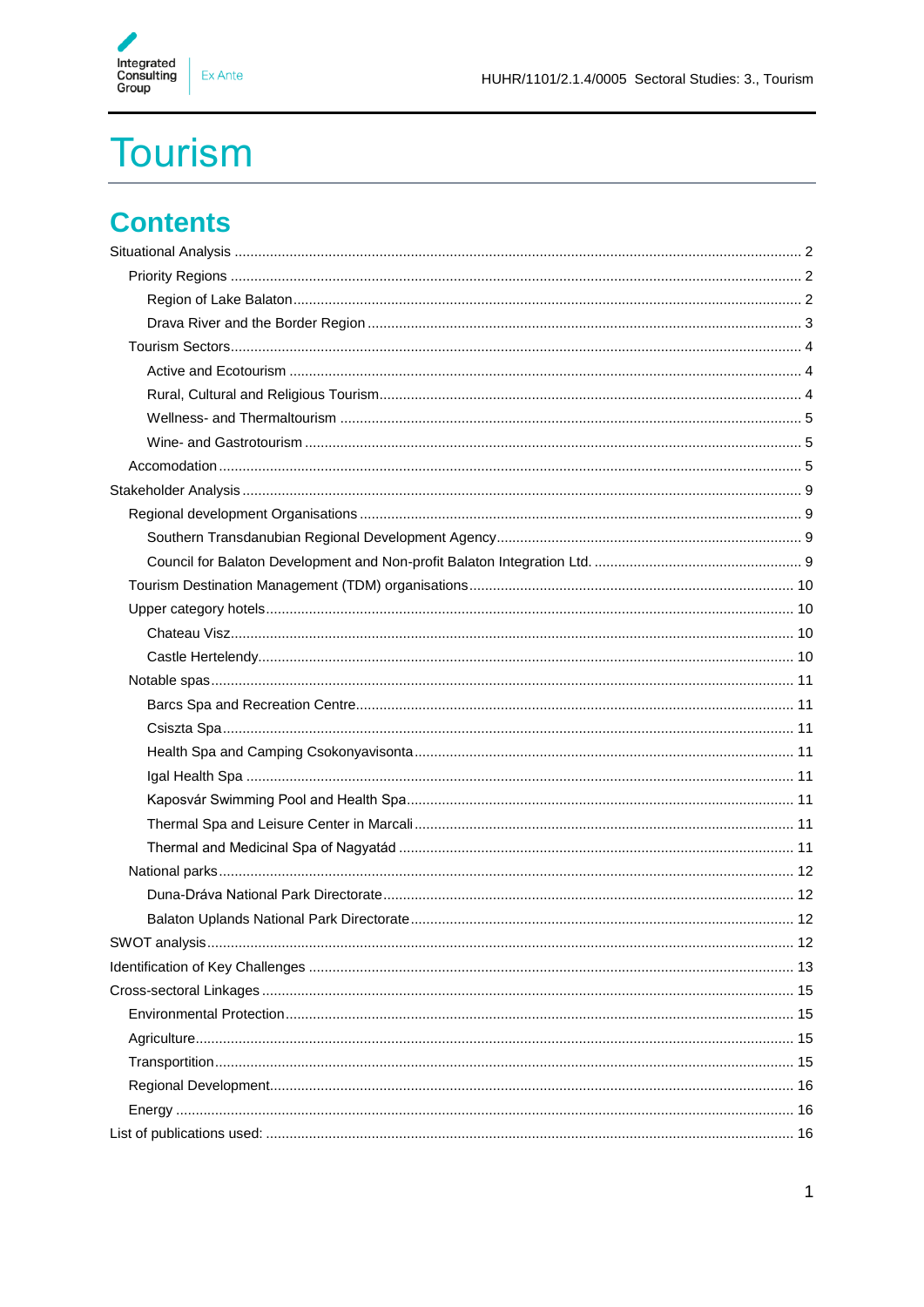

### <span id="page-1-0"></span>**Situational Analysis**

In Somogy County relatively stable development based on tourism has been experienced in the area of the Lake Balaton Priority Recreational District. However, tourist turnover has strong seasonality, and its decreasing volume causes employment and profitability problems in the exclusively tourism-based economy.

The Southern part of Lake Balation is one of the core tourist regions of the Southern Transdanubian Region and it is located in the county. The main attraction of the county is the lake and its surroundings. Despite all of these, the weight of tourism sector is minor in Somogy County, including investments and employment.

| <b>Economic sector</b>                                               | <b>Total</b><br><b>investments</b> | $\frac{9}{6}$ |
|----------------------------------------------------------------------|------------------------------------|---------------|
| <b>Industry</b>                                                      | 15 111                             | 28.83%        |
| <b>Construction</b>                                                  | 4 3 8 9                            | 8.37%         |
| <b>Commerce and vehicle servicing</b>                                | 2425                               | 4.63%         |
| <b>Transportition and warehousing</b>                                | 9857                               | 18.80%        |
| <b>Accomodation services and</b><br>catering industry                | 949                                | 1.81%         |
| <b>Public administration, defence;</b><br>compulsory social security | 3978                               | 7.59%         |
| <b>Education</b>                                                     | 850                                | 1.62%         |
| <b>Health and social care</b>                                        | 1 7 7 6                            | 3.39%         |
| Total                                                                | 52 418                             | 100.00%       |

**1. Table Investments of the organizations of the economic sectors [million HUF] (HCSO, 2013)**

Two conflicting processes can be observed regarding the internal and foreign tourist turnovers. While the number of foreign toursts continuously decreased in the past decade, the home tourism constantly increases in every year.

Although at the other side of the border in Croatia there are potentials as a touristic region, touristic infrastructure and activities are at a low level.

The cultural and natural features of Somogy are favourable for the development of tourism. Thanks to this, tourism plays an important role in the county's economic life.

Tourism in the county is extraordinarily concentrated in regional terms with the Siófoki, Balatonföldvári and Fonyódi micro regions alongside Lake Balaton accounting for 90% of the region's bed places and tourism nights.

Tourism is essentially influenced by the transport accessibility of the county.

### <span id="page-1-1"></span>**Priority Regions**

#### <span id="page-1-2"></span>**Region of Lake Balaton**

Tourism of the county is primarily concentrated on the settlements near the shore of Lake Balaton. Lake Balaton is the number one destination of the county and the second largest major tourist destination in Hungary; it is also a leading tourist destination of the South Transdanubian region as well.The main attraction of the area is the existence of the natural waterfront, which gives an ideal opportunity for the classic waterfront recreation; but one can find a large number of service providers of active recreational opportunities (sailing, cycling,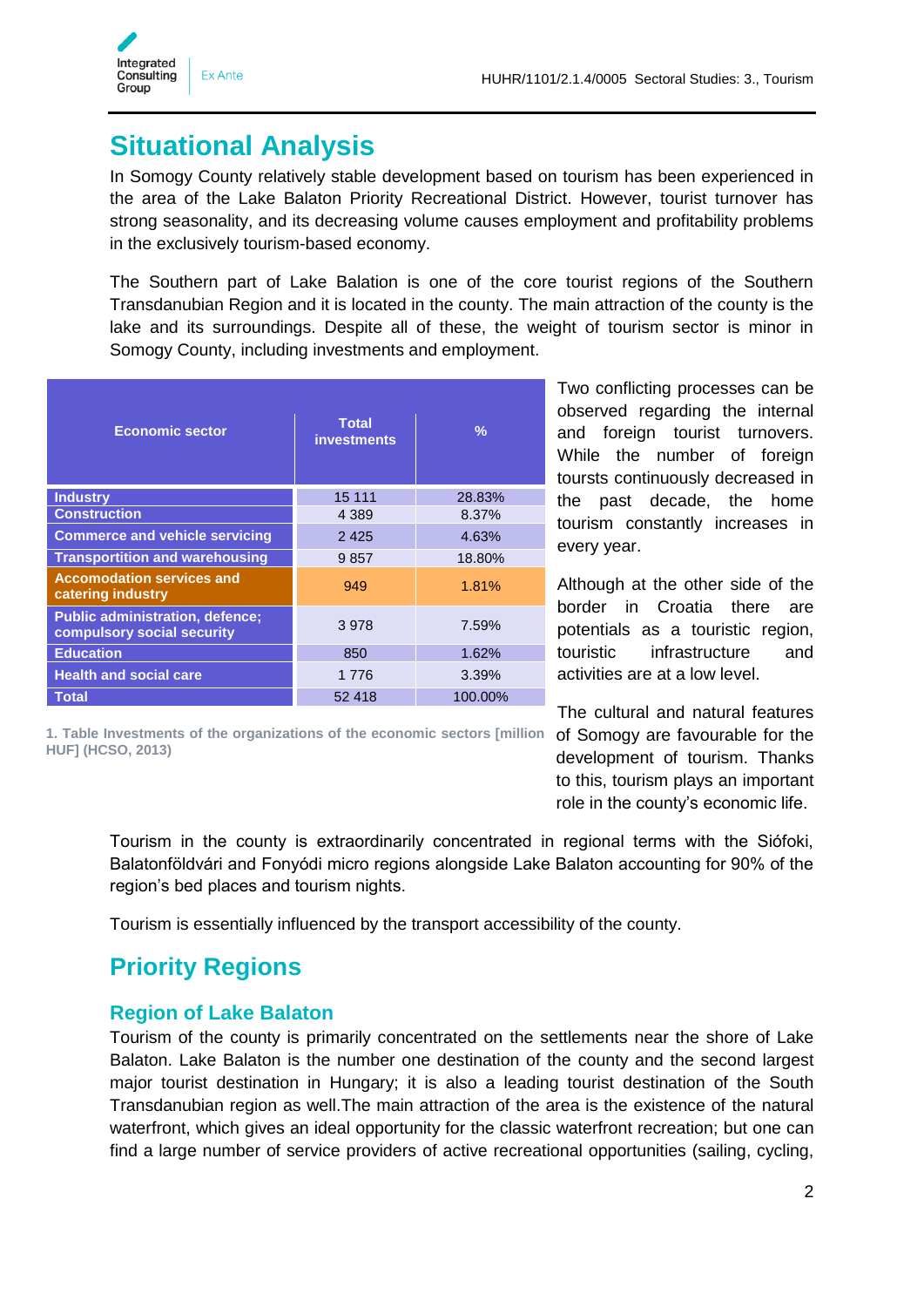

fishing, horse riding, etc.). Somogy County has the worst statistical data regarding the number of guests, proportion of foreign visitors out of the 3 counties belonging to the Lake Balaton Resort Area; the share of tourism (number of guests) of the background settlements is negligible. One reason for that the proportion of spa and wellness hotels in the county popular with hotel guests is low.

On the basis of the findings in the Lake Balaton Region Development Strategy, the following tourism products are present in the Lake Balaton Region at this time: water tourism (passive waterside recreation, active waterside recreation – sailing, angling), active tourism (pedestrian trekking, bicycle tourism, equestrian tourism), health tourism, wine tourism, cultural tourism and conference tourism. Lake Balaton is a declining destination with very strong seasonality as the length of the peak season is limited to 4-6 weeks.

The vast majority of the Balaton ports boating as a sport is determining as well. The demand for sailing is increasing gradually, so the need for the development of new yacht harbours is constant. Operating an internal combustion engine powered boat on Lake Balaton is prohibited, except for special reasons (e.g. police, etc); on the one hand there are environmental reasons, but this prohibition also helps to preserve the landscape, athmosphere, nature and values of Lake Balaton.

#### <span id="page-2-0"></span>**Drava River and the Border Region**

Drava area is home to rare and amazing biological diversity and it has floodplains, forests, isles, sandbanks and backwaters.

After the accession the situation eased, but border control is still strong; licensing from DDNP and the lack of tourism facilities means that the river area has been hugely underutilised so far, resulting in a dearth of serious tourism related revenue for the micro regions in the border area. With regard to the numerous spas in the county, there is also great potential for thermal and medical tourism.

In order to mitigate the existing separating impact of the Drava as a border river, the cooperation of the local communities could be helped through building on the maintaining the local tradition with the participation of the mixed ethnicity population on both sides of the border, creating the infrastructural and organisational potential of activities and programmes for the local (Drava-regional) identity awareness raising.

Besides development planned in the framework of large-scale regional programmes, the benefits of serving new markets on micro-regional level as a result of the accession of Croatia should be used more, primarily expanding the trading and tourism facilities of the settlements along the border (including the development of the market for local products) and especially developing the health tourism and tourism services of the spa and thermal baths favoured by the population living in the settlements along the border.

In the field of tourism cooperation it is essential to visualize the Drava Region as a single, compact tourism destination, development of joint cross-border tourism product packages, development of a common tourism information database, joint tourism management, marketing and unified image on the markets.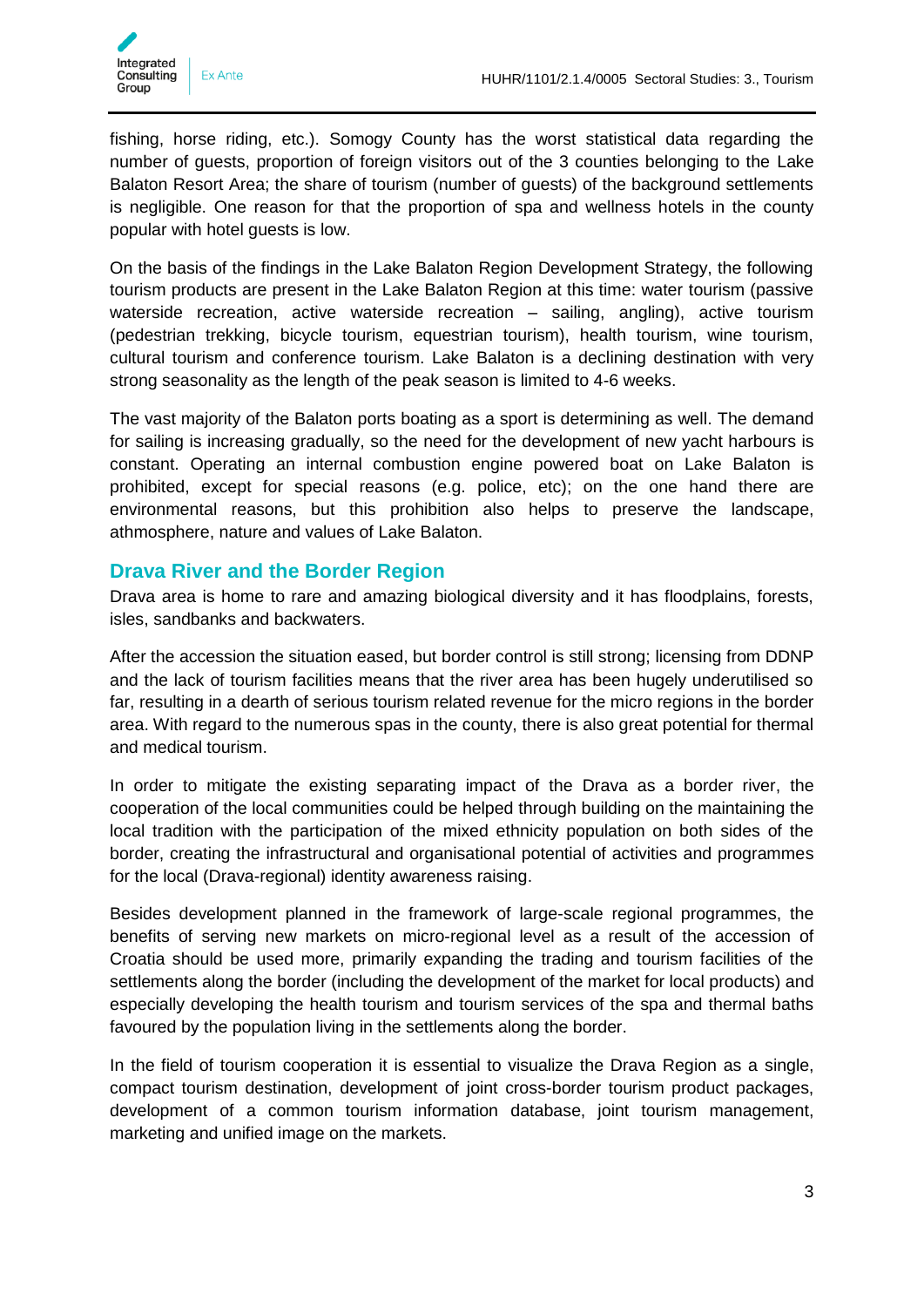

### <span id="page-3-0"></span>**Tourism Sectors**

#### <span id="page-3-1"></span>**Active and Ecotourism**

The hilly and woody areas of Somogy County has a good potential for environmentally oriented tourism such as eco-, water-, and several other kinds of active tourism (mounted tours, cycling, hiking, hunting). A certain amount of these branches of tourism already exist in the region, especially in the Danube-Drava National Park (DDNP).

The vast forests have high-quality stocks of wild animals, which create the basis of hunting tourism (Zseli, Kaszó).

The Drava River forms the southern border of the county, and its total length is covered by the Danube-Drava National Park, offering the possibility of an eco-and water-based tourism (in Kis-Balaton region, the Balaton Uplands National Park also affects areas of Somogy), the county is intersected by the path of the "blue tour" which is a torustic path with national importance, and two pilgrimages (Andocs, Segesd) also can be found in the county. The cycling infrastructure of the county is underdeveloped; settlements are not connected. Consistent tracks only exist around the shore (Lake Balaton Bike Path).

Bike paths and facilities do not form a network within the settlements, not even in Kaposvár; safe bicycle outdoor storage is also a problem. Implementation of a small-scale network development programme for the area of Kaposvar is in progress. These factors hinder the development of the increasingly popular bicycle tourism.

#### <span id="page-3-2"></span>**Rural, Cultural and Religious Tourism**

The hundred years old theater of Kaposvár is not enjoying the former national fame nowadays, but offers high quality and diverse performances for the audience of the county. Towns near the lake - especially out of season – primarily summer theater programs are organized. In the small villages of Zselic region rural tourism plays an important role, and it is complemented by the hunting and cycling tourism, and eco-, water-, and active tourism along the Drava River.

The Village Museum in Szenna shows Somogy folk architecture and culture. The grange in Szántód-puszta represents a significant cultural and touristic value. The Benedictine Abbey in Somogyvár has been declared as a national monument and a development of half billion HUF will soon begin. There are more than a hundred of manor houses and casteles in the county; after proper reconstruction some of them could become a place for cultural programmes. A considerable number of festivals are organised on an annual basis in the county. The youngest of them is Chamber Music Festival of Kaposvár (in August) has become internationally famous. In the area of sports Kaposvár Youth Football Festival has also an international reputation and it is held annually in summer. The "City of Painters" festival related to Rippl-Rónai's birthday is well-known on the national level held in Kaposvár in May each year. The farming-related exhibitions of Kaposvár University are the representatives of agricultural culture. A unique cultural element in Somogy, the horseback archery in the valley of Bárdudvarnok is related to Lajos Kassai. The traditional Hungarian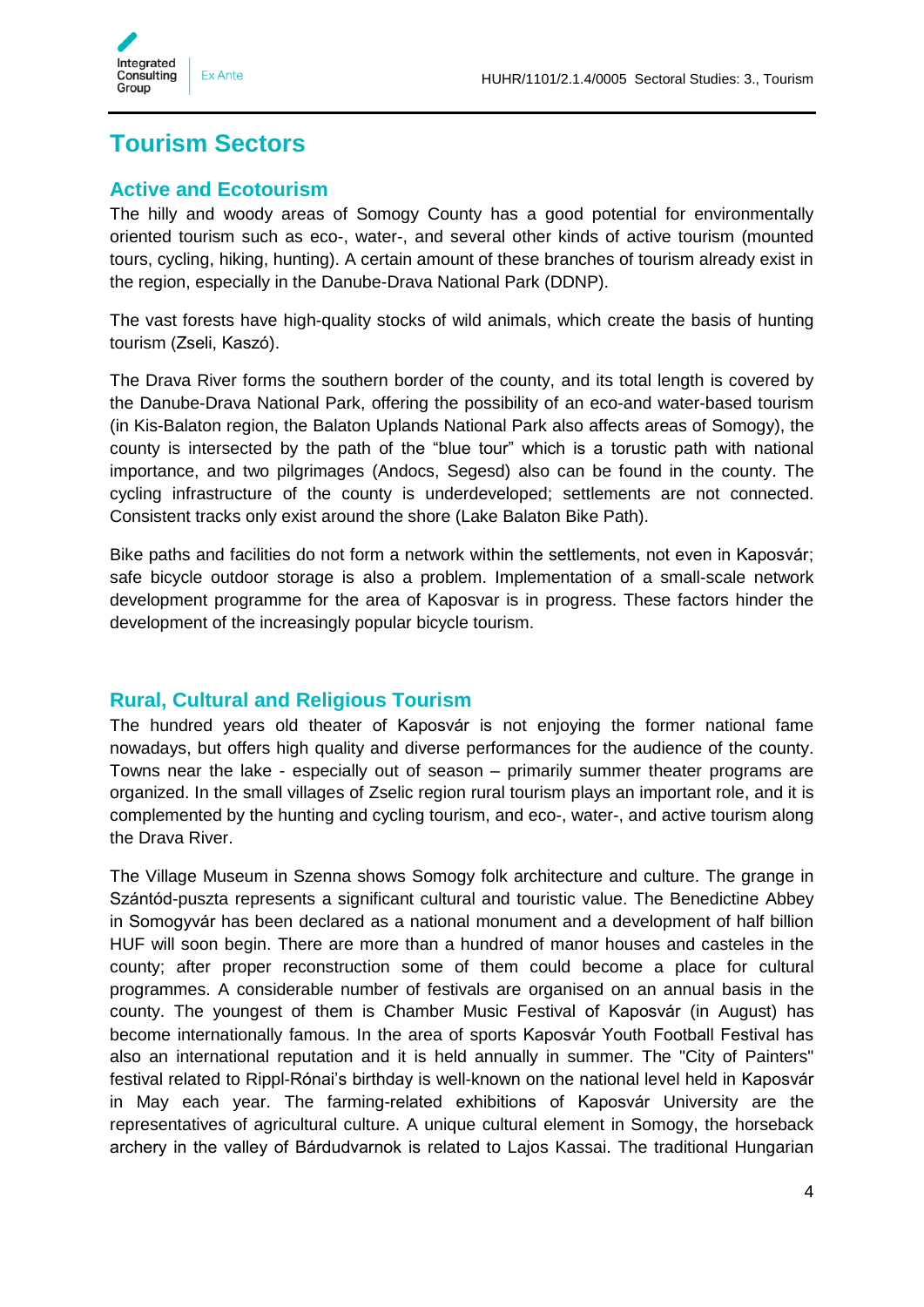

horse culture is cultivated more and more places. Krishna Valley is an exotic specialty in Somogyvámos.

The underdeveloped state, condition and usage of cultural sites, the cultural interest and cultural level of residents are the consequences of the economic underdevelopment, but the values bear a lot of potential exploitation.

#### <span id="page-4-0"></span>**Wellness- and Thermaltourism**

One of the significant tourism sectors of Somogy is the utilisation of thermal water in baths. Kaposvár, Igal, Marcali, Nagyatád, Barcs and Csokonyavisonta have baths of national or regional importance while Buzsak-Csisztapuszta, Nagybajom, Babócsa, Csurgó and Tarany have local significance. Stakeholder analysis contains detailed information on the main baths.

| <b>Bath types</b>             |                |                        |                  |             |                         |                         | Average               | Average                                                             |                                                              |                                                                    |
|-------------------------------|----------------|------------------------|------------------|-------------|-------------------------|-------------------------|-----------------------|---------------------------------------------------------------------|--------------------------------------------------------------|--------------------------------------------------------------------|
| <b>Area</b>                   | Spa            | bath<br><b>Thermal</b> | bath<br>Pleasure | Plage/beach | pool<br><b>Swimming</b> | pool<br><b>Training</b> | <b>baths</b><br>Other | <b>Number</b><br><b>of</b><br><b>visitors</b><br>(1000)<br>persons) | number<br><b>of</b><br><b>visitors</b><br>(1000)<br>persons) | <b>revenues</b><br>from spa<br><b>services</b><br>(million<br>HUF) |
| <b>Baranya County</b>         | 6              | 6                      | 12               | 13          | 7                       | 11                      | —                     | 1 640                                                               | 55                                                           | 43                                                                 |
| <b>Somogy County</b>          | $\overline{4}$ | $\overline{7}$         | 20               | 14          | 10                      | 15                      | 5                     | 1 2 7 9                                                             | 30                                                           | 16                                                                 |
| <b>Tolna County</b>           | 2              | $\overline{4}$         | 6                | 7           | $\mathfrak{p}$          | 5                       |                       | 451                                                                 | 32                                                           | 19                                                                 |
| South-<br><b>Transdanubia</b> | 12             | 17                     | 38               | 34          | 19                      | 31                      | 5                     | 3 3 7 0                                                             | 39                                                           | 26                                                                 |

**1. Table: The main features and attendance of baths, and services offered (2012, KSH)**

#### <span id="page-4-1"></span>**Wine- and Gastrotourism**

Gastro-tourism exhausts in a variety of gastronomic festivals in the county; in top cathegory Chateau Visz should be mentioned: the luxury hotel – according to the company's website -, is the gastronomic acropolis of the South Transdanubian area. Chateau Visz gourmet restaurant has been voted the 'Best of Budapest & Hungary in 2013 and 2012" despite of the fact that it is located an hour away from Budapest. The restaurant was elected into Central Europe Top 20 Restaurants in 2012 according to the American 'Food and Wine', and was marked the "Restautrant of the Year" according to the rating of the 'Dining Guide' in 2010.

The wine region in Balatonboglár has everything for wine tourism.

Factors are favorable regarding transport; the area of Lake Balaton is rich in accommodation and service providers. The tourism of the county can benefit from wine tourism season which is much longer than the waterfront season, and this can help alleviate seasonal fluctuations.

#### <span id="page-4-2"></span>**Accomodation**

Number of visitros in public accommodation of Somogy County in 2013 can be charcterised by an increase over the national average compared to the previous year's data. Both the number of visitors to the county and the number of guest nights exceeded the values of the previous year.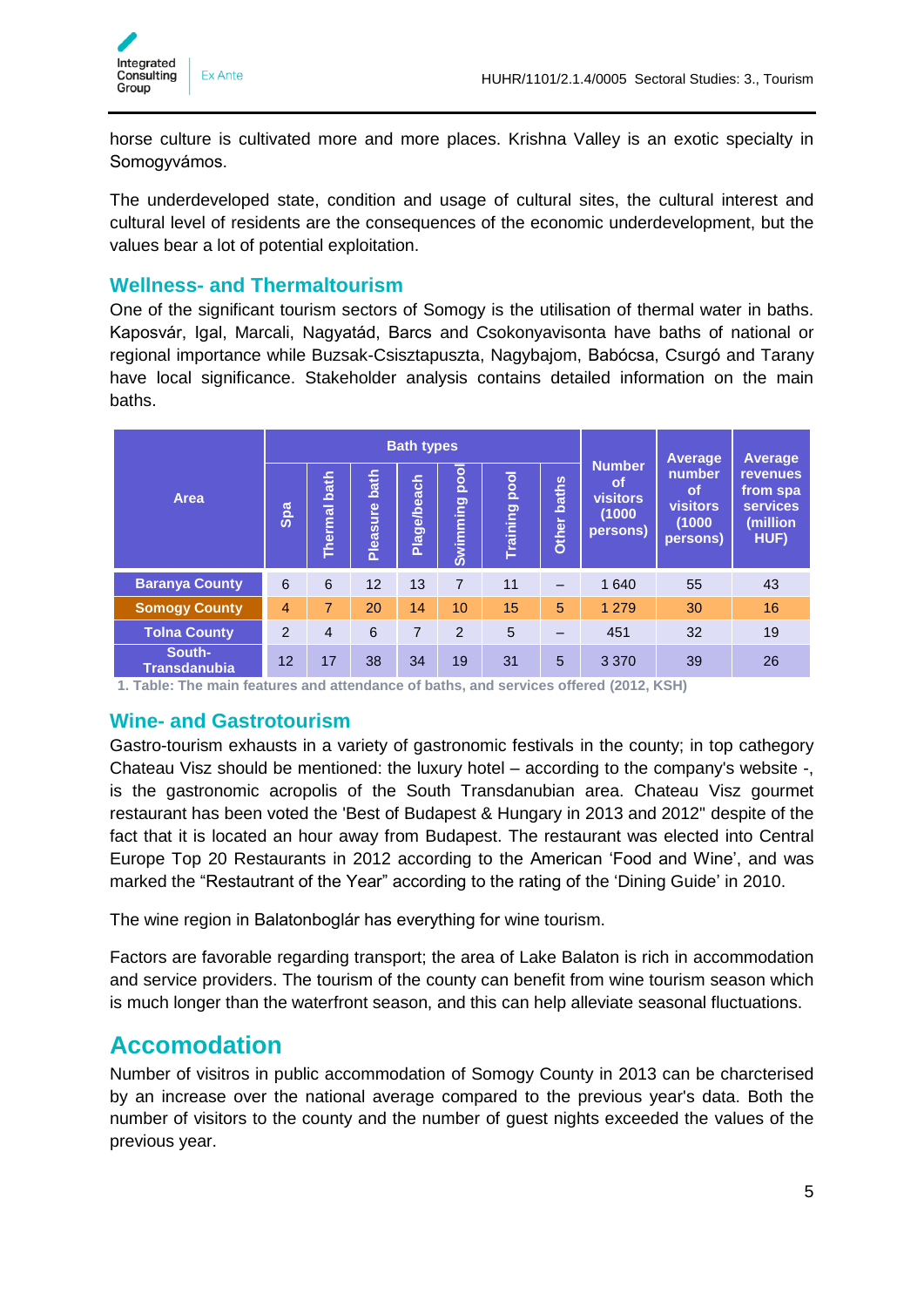| Area                                | 2010      | 2011        | 2012      | 2013         |  |
|-------------------------------------|-----------|-------------|-----------|--------------|--|
| <b>Baranya County</b>               | 255 404   | 237 503     | 249 765   | 262 041      |  |
| <b>Somogy County</b>                | 434 139   | 444 335     | 482 196   | 522 444      |  |
| <b>Tolna County</b>                 | 60 315    | 67 276      | 71 797    | 73 858       |  |
| <b>South</b><br><b>Transdanubia</b> | 749 858   | 749 114     | 803 758   | 858 343      |  |
| <b>Hungary</b>                      | 7 473 339 | 8 0 21 0 69 | 8 385 169 | 8 8 29 7 0 5 |  |
| Of which: foreign                   |           |             |           |              |  |
| <b>Baranya County</b>               | 54 361    | 42 694      | 43 136    | 45 0 34      |  |
| <b>Somogy County</b>                | 96 646    | 88 999      | 98 749    | 99 941       |  |
| <b>Tolna County</b>                 | 8 5 6 6   | 8 0 6 1     | 8 3 5 2   | 8836         |  |
| <b>South</b><br><b>Transdanubia</b> | 159 573   | 139 754     | 150 237   | 153811       |  |
| <b>Hungary</b>                      | 3 462 021 | 3821751     | 4 163 641 | 4 377 792    |  |

**2. Table: Number of visitors in public accomodations (KSH)**

The number of domestic visitors increased by 10%, while the number of people coming from abroad barely rose compared to 2012. The number of guest nights was close to 1.5 million, which means a 6% increase. The number of foreign guest nights decreased by 4.1%, while that of domestic rose by 9.6%. The places of foreign guests took over by Hungarain ones.

| <b>Area</b>                         | 2010       | 2011       | 2012       | 2013       |
|-------------------------------------|------------|------------|------------|------------|
| <b>Baranya County</b>               | 600 731    | 547 752    | 597 783    | 660 710    |
| <b>Somogy County</b>                | 1 302 167  | 1 259 633  | 1 388 072  | 1 470 833  |
| <b>Tolna County</b>                 | 137 933    | 147 647    | 156 966    | 171 144    |
| <b>South</b><br><b>Transdanubia</b> | 2 040 831  | 1955032    | 2 142 821  | 2 302 687  |
| <b>Hungary</b>                      | 19 554 438 | 20 615 517 | 21 805 200 | 22 798 949 |
| Of which: foreign                   |            |            |            |            |
| <b>Baranya County</b>               | 164 766    | 142 125    | 138 606    | 155 520    |
| <b>Somogy County</b>                | 382 669    | 324 270    | 366 494    | 351 437    |
| <b>Tolna County</b>                 | 23 837     | 21 698     | 22 2 2 7   | 23 687     |
| <b>South</b><br><b>Transdanubia</b> | 571 272    | 488 093    | 527 327    | 530 644    |
| <b>Hungary</b>                      | 9613728    | 10 410 774 | 11 392 183 | 11 920 055 |

**3. Table: Number of nights spent is public accomodatzions (KSH)**

Over the past 13 years' time it is heartening that the number of visitors has increased steadily. The same trend has not enforced for guest nights spent in the county. Visitors have spent less and less time in the county's public accommodation. Under the influence of these two indicators, the average length of stay decreased by two-thirds between 2000 and 2013.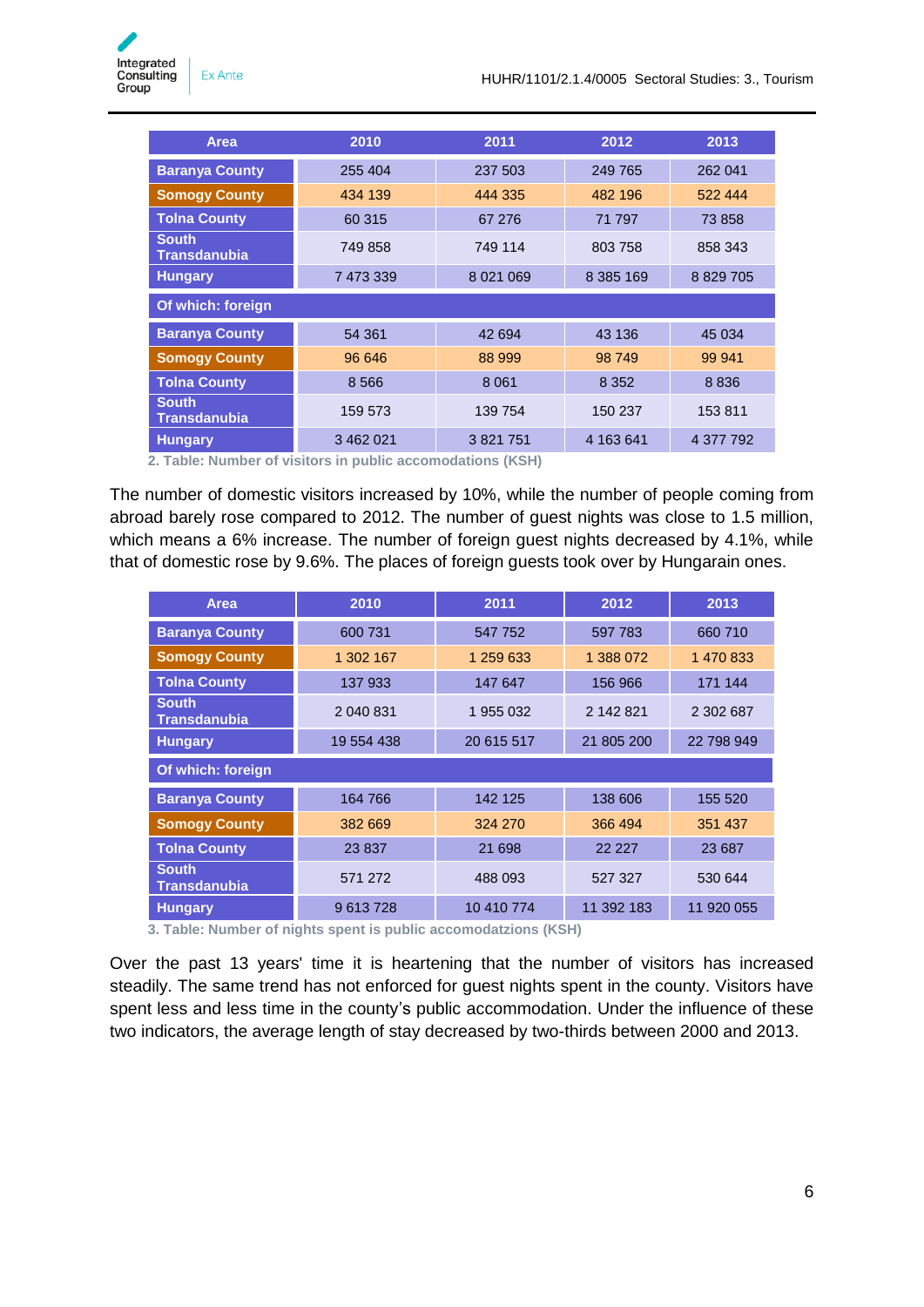| Area                         | 2000 | 2005 | 2010 | 2013 |
|------------------------------|------|------|------|------|
| <b>Baranya County</b>        | 2,7  | 2,4  | 2,4  | 2,5  |
| <b>Somogy County</b>         | 4,3  | 3,5  | 3,0  | 2,8  |
| <b>Tolna County</b>          | 2,7  | 2,4  | 2,3  | 2,3  |
| <b>South</b><br>Transdanubia | 3,7  | 3,0  | 2,7  | 2,7  |
| <b>Hungary</b>               | 3,1  | 2,8  | 2,6  | 2,6  |

**4. Table: Average time spent in public accomodations [nights] (KSH)**

The county welcomes most of its foreign visitors (more than 50%) from German speaking countries (Austria, Germany).

|                       |         | <b>Visitors</b>                               | <b>Visitor nights</b> | <b>Average</b>                                  |                               |
|-----------------------|---------|-----------------------------------------------|-----------------------|-------------------------------------------------|-------------------------------|
| <b>Country</b>        | number  | same period of the<br>previous year =<br>100% | number                | same period of<br>the previous year<br>$= 100%$ | length of<br>stay<br>(nights) |
| Foreign, total        | 99 941  | 101,2                                         | 351 437               | 95,9                                            | 3,5                           |
| Of which:             |         |                                               |                       |                                                 |                               |
| <b>Europe</b>         | 97 365  | 100,8                                         | 344 659               | 95,4                                            | 3,5                           |
| <b>European Union</b> | 82 461  | 97,7                                          | 303 838               | 93,1                                            | 3,7                           |
| Of which:             |         |                                               |                       |                                                 |                               |
| <b>Germany</b>        | 28 3 24 | 89,5                                          | 143 113               | 86,3                                            | 5,1                           |
| <b>Poland</b>         | 10514   | 121,1                                         | 26 362                | 121,7                                           | 2,5                           |
| <b>Austria</b>        | 9 3 3 0 | 82,3                                          | 27 392                | 73,9                                            | 2,9                           |
| <b>Russia</b>         | 8 2 0 5 | 148,1                                         | 24 004                | 130,7                                           | 2,9                           |
| <b>Czech Republic</b> | 6429    | 98,4                                          | 21 901                | 99,4                                            | 3,4                           |
| <b>Netherlands</b>    | 5 1 7 1 | 113,7                                         | 24 8 86               | 111,8                                           | 4,8                           |

**5. Table: Number of foreign visitors by countries (KSH, 2013)**

In general, between 2000 and 2013 the interest of foreign visitors in our country has flagged, as the number of guests decreased by 50% and the number of nights spent dropped to onethird. In 2013 the highest percentage of visitors (28%) visited the county from Germany and booked accommodation for an average of 5.1 nights. In the county, one in ten foreign tourists arrived from Poland, but they lingered only half as much time in the county compared to the German visitors. Austria, Russia, Czech Republic and the Netherlands are also significant part of the toruism in the county. Visitors of these countries represented 5% or more of tourists, and spent an average of 3.5 days in the county's accommodation establishments.Besides the outdated, low-quality hotels of the past decade now the supply has been supplemented with wellness and conference potentials; these now to meet higher classification requirements of a higher category. Getting away from the lake, the quality and the number of accommodation is decreasing. Exceptions are the five-star Hertelendy Castle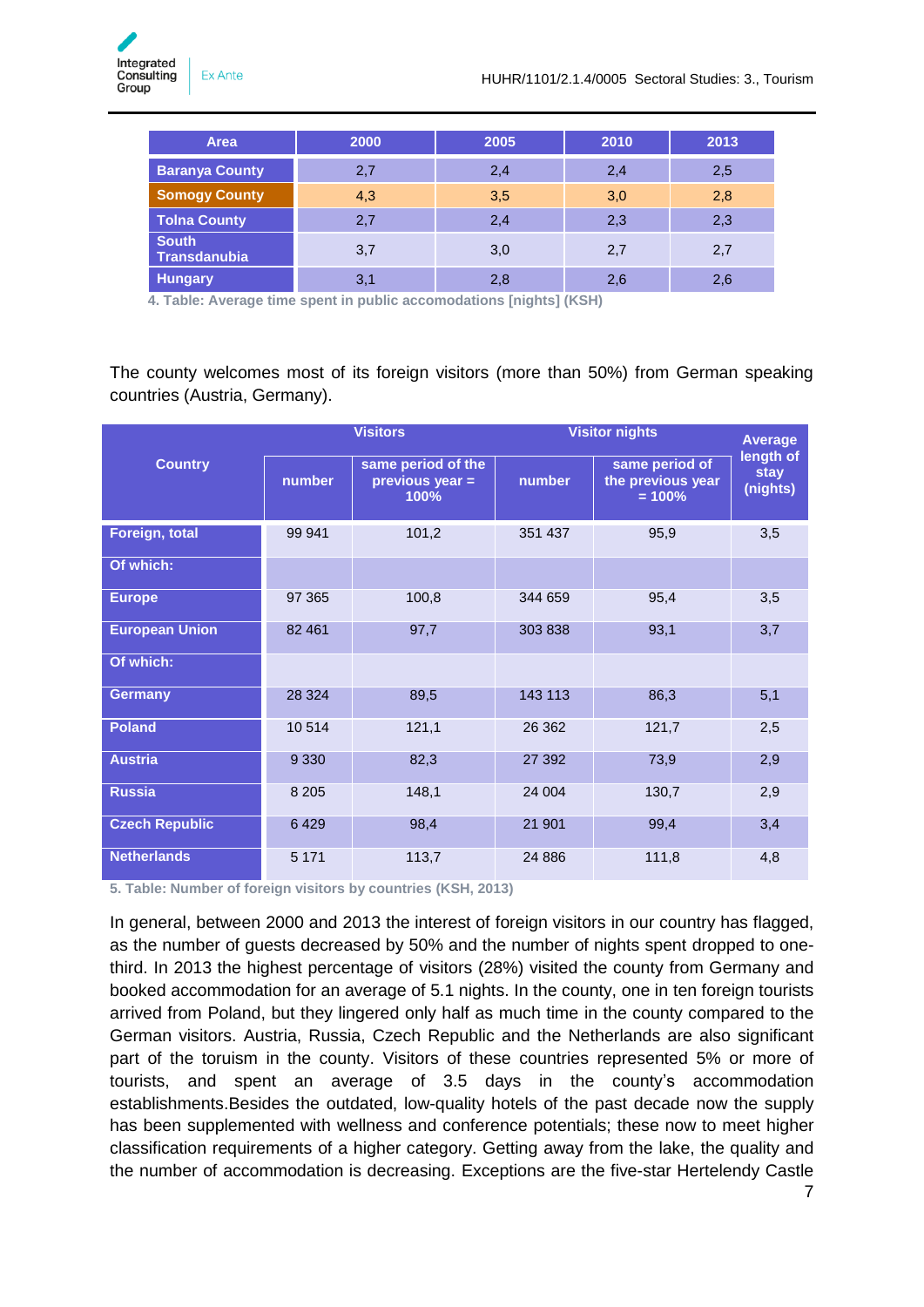

in Kozmapuszta and Chateau Visz in Berencsepuszta; these are the country's few rural accommodations in such categories. There is no high quality and big capacity hotel in Kaposvár.

The utilization capacity of the accomodations in Somogy was an average of 37% for rooms and 25% for number of visitors in 2013; which – compared to the base period – proved to be by 15% and 11% more, but the national averages (according to the previous ranking by 42% and 27%), have not been reached. Somogy with its modest capacity indicators defeated 12 counties regarding the utilization of rooms, and 14 counties regarding the utilization of beds in the ranking of counties.

| <b>Megnevezés</b>          | <b>Visitors</b> | Of which:<br>foreign | <b>Guest</b><br>nights | Of which:<br>foreign | <b>Visitors</b> | <b>Guest</b><br>nights |
|----------------------------|-----------------|----------------------|------------------------|----------------------|-----------------|------------------------|
| <b>Balaton Resort Area</b> | 1 353 566       | 26,20%               | 4 603 674              | 38,50%               | 104%            | 103,90%                |
| <b>Of which: Somogy</b>    | 30%             |                      | 24%                    |                      |                 |                        |
| <b>Siófok</b>              | 249 199         | 24,20%               | 670 224                | 30,20%               | 108%            | 107,20%                |
|                            | 18%             |                      | 15%                    |                      |                 |                        |
| <b>Balatonszemes</b>       | 53 473          | 14%                  | 160 496                | 21,80%               | 109,90%         | 107,30%                |
|                            | 4%              |                      | 3%                     |                      |                 |                        |
| <b>Zamárdi</b>             | 36 677          | 21%                  | 100 974                | 29,70%               | 100,80%         | 90,10%                 |
|                            | 3%              |                      | 2%                     |                      |                 |                        |
|                            | 29 4 8 7        | 9,80%                | 96 611                 | 8,40%                | 79,50%          | 83,20%                 |
| Fonyód                     | 2%              |                      | 2%                     |                      |                 |                        |
| <b>Balatonföldvár</b>      | 31 353          | 14,40%               | 86 733                 | 15,10%               | 127,10%         | 122,40%                |
|                            | 2%              |                      | 2%                     |                      |                 |                        |

Significant settlements of Lake Balaton in terms of tourism:

**6. Table: Visitors' data in terms of tourism in the significant settlements of Lake Balaton, 2013 (Data of pulic accomodation) (KSH Statisztikai Tükör)**

The number of tourist nights shows an increasing trend; however, in the number of foreign visitors decrease, thus the role of domestic tourism is increasing in the county. Tourist nights in hotels compared to the previous year increased by 6% in 2013. The number of foreign tourist nights spent in Somogy County, however, fell by nearly 5%. In case of hotels foreign tourist nights spent decreased by 10%. This is due to the fact that foreign tourists spend by 5% less time in the county (an average of 3.5 nights). The reason for this might be that the structure of tourism is restructuring regarding the country of origin. While the number of German and Austrian tourists fell by nearly a tenth, the number of Russian and Polish tourists rose, though their length of stay were shorter. Regarding foreigners' staying in hotels on average they still spend more time in hotles than domestic tourists (3.5 nights compared to 2.6 nights). However, the time spent in guesthouses increased among foreigners and Hungarians as well, which certainly has financial reasons. It is also can be seen that tourists spend slightly more the in guesthouses than in hotels. However, the importance of guesthouses can not be overestimated, because they bear the less than a tenth of the capacity of the hotels.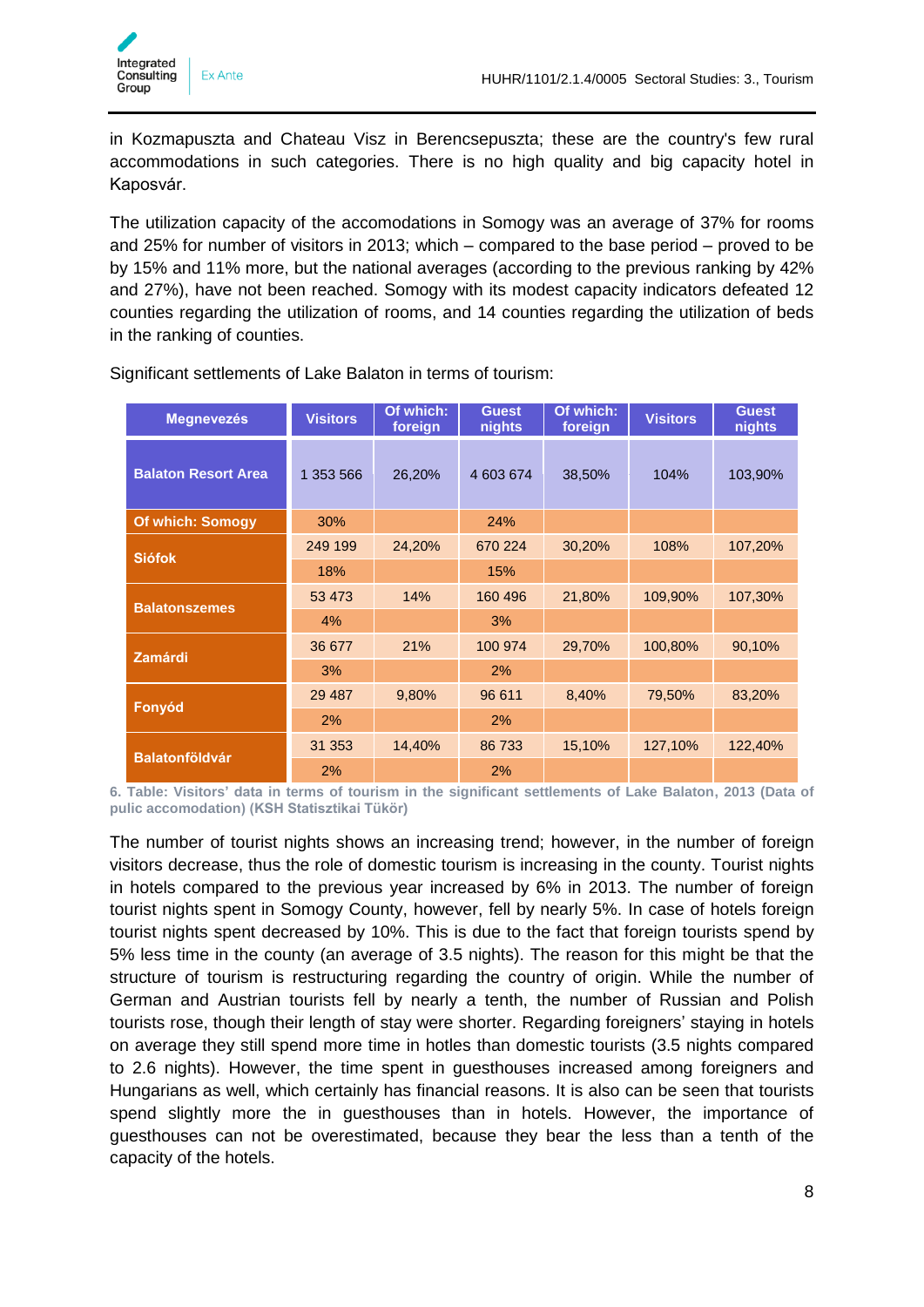

|                                |                |                 |              | <b>Foreign</b>                             | <b>National</b> | <b>Total</b> |  |  |
|--------------------------------|----------------|-----------------|--------------|--------------------------------------------|-----------------|--------------|--|--|
|                                | <b>Foreign</b> | <b>National</b> | <b>Total</b> | same period of the previous year $= 100\%$ |                 |              |  |  |
| <b>Number of visitors</b>      |                |                 |              |                                            |                 |              |  |  |
| <b>Total</b>                   | 99 941         | 422 503         | 522 444      | 101,2                                      | 110,2           | 108,3        |  |  |
| Of which: Hotel                | 58 356         | 270 366         | 328 722      | 101                                        | 117,9           | 114,5        |  |  |
| <b>Guesthouse</b>              | 4 7 2 6        | 31 473          | 36 199       | 114                                        | 132,5           | 129,8        |  |  |
| <b>Number of guest nights</b>  |                |                 |              |                                            |                 |              |  |  |
| <b>Total</b>                   | 351 437        | 1 119 396       | 1 470 833    | 95,9                                       | 109,6           | 106          |  |  |
| Of which: Hotel                | 179 371        | 683 429         | 862 800      | 90,8                                       | 119,4           | 112,1        |  |  |
| <b>Guesthouse</b>              | 15 173         | 82 371          | 97 544       | 113                                        | 138,5           | 133,8        |  |  |
| Average length of stay, nights |                |                 |              |                                            |                 |              |  |  |
| <b>Total</b>                   | 3,5            | 2,6             | 2,8          | 94,7                                       | 99,4            | 97,8         |  |  |
| Of which: Hotel                | 3,1            | 2,5             | 2,6          | 89,9                                       | 101,3           | 97,9         |  |  |
| <b>Guesthouse</b>              | 3,2            | 2,6             | 2,7          | 99,1                                       | 104,5           | 103,1        |  |  |

**7. Table: Traffic of public accomodations by type of accommodation (KSH, 2013)**

Due to strong seasonality less than 20% of the places available throughout the year, most of the hotels are open only in the high season.

### <span id="page-8-0"></span>**Stakeholder Analysis**

### <span id="page-8-1"></span>**Regional development Organisations**

#### <span id="page-8-2"></span>**Southern Transdanubian Regional Development Agency**

Being the Intermediary Body of the South-Transdanubian Operational Programme, the Agency is responsible for the management of EU funded regional development programmes. Between 2007-2013 the Agency supported the implementation of 904 projects and the use of 241.7 billon HUF. The Agency has wide experience in the field of local development programmes which is a good basis to further build on. Besides, there is a room for cooperation in case of cross-border projects.

#### <span id="page-8-3"></span>**Council for Balaton Development and Non-profit Balaton Integration Ltd.**

The main task of the Council for Balaton Development is to define the development objectives of the area in cooperation with all the stakeholders of the region, to promote the elaboration of development programmes and projects in the designated area of Balaton Priority Recreational Area and also to coordinate and enhance the water management, touristic and economy development investments by means of the available financial development resources in order to support the economic development of the region.

The main objective of the Council is to secure the development of the region by means of providing a single incentive and supporting system as well as the implementation of individual programmes in cooperation with the statistical planning regions and governmental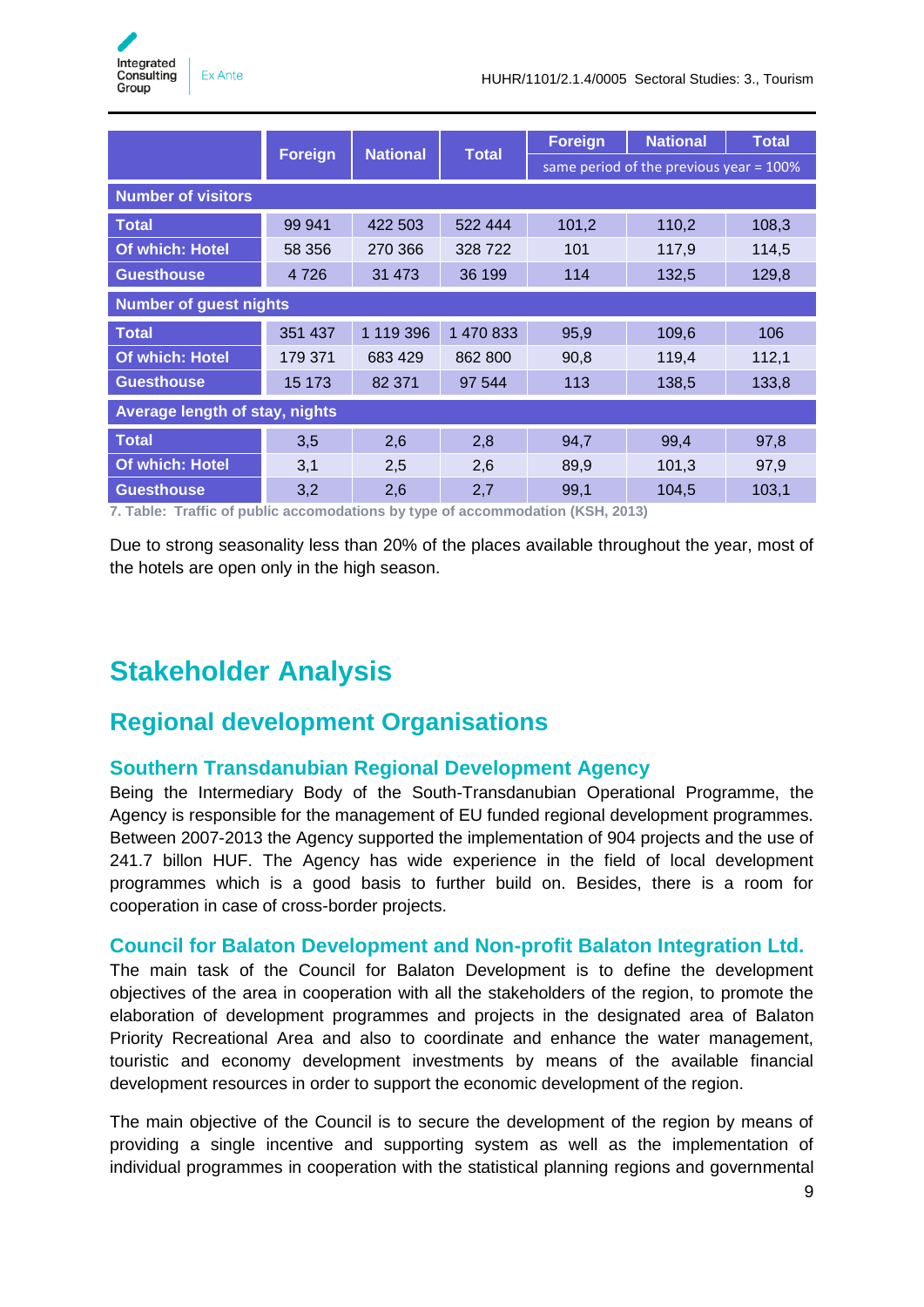

bodies. In course of the planning and implementation period of the programmes, the Council formulates and represents the common opinion of the stakeholders of the region's development.

### <span id="page-9-0"></span>**Tourism Destination Management (TDM) organisations**

These associations gather various stakeholders of tourism aiming at improving the cooperation of local service providers and implementing coordinated touristic programmes. Due to the former, the importance of the organisations is significant as they can contribute to the touristic competitiveness of the given region.

Existing TDM organisations in the county:

- **Kaposvár and Zselic region TDM Association**
- **Touristic Association of Balatonfenyves**
- **-** Touristic Association of Balatonföldvár Micro Region
- **Touristic Association of Fonyód**
- Touristic Association of "Siófoki Fürdőegylet"
- Touristic Association of Balatonmáriafürdő-Balatonkeresztúr
- **Touristic Association of Balatonszárszó**
- **Touristic Association of Nagyatád-Rinyamente**

### <span id="page-9-1"></span>**Upper category hotels**

There are several high category reputable castle hotels in the county, out of which the two most significant are:

#### <span id="page-9-2"></span>**Chateau Visz**

Chateau Visz<sup>1</sup>: according to the website of the luxury hotel the Chateau is the stronghold of the gastronomy in Somogy County. The gourmet restaurant of Chateau Visz has won the "Best of Budapest & Hungary 2013 és 2012"award, despite of the fact that the hotel is half an hour drive from Budapest. Out of the Top 20 restaurants of Central-Europe, its restaurant is on the European top list of the "Food and Wine American" professional gastro magazine in 2012; the evaluation of Dining Guide has awarded the restaurant as the "Restaurant of the Year". Besides gastro tourism, the hotel is famous for its wellness services as well.

#### <span id="page-9-3"></span>**Castle Hertelendy**

The five-star Hertelendy Castle<sup>2</sup> successfully won the 2012-2013 international appreciation of hotels in three categories: "Best Resort Hotel Europe", "Best Resort Hotel Hungary", "Best Small Hotel Hungary". In the hotel there is a gourmet restaurant while wellness and leisure services are also provided. A private airstrip is one peculiarity of the castle which can be used by powered aircrafts, helicopters and gliders as well (free of charge).

-

<sup>1</sup> http://chateau-visz.com/

<sup>&</sup>lt;sup>2</sup> http://www.hotel-hertelendy.com/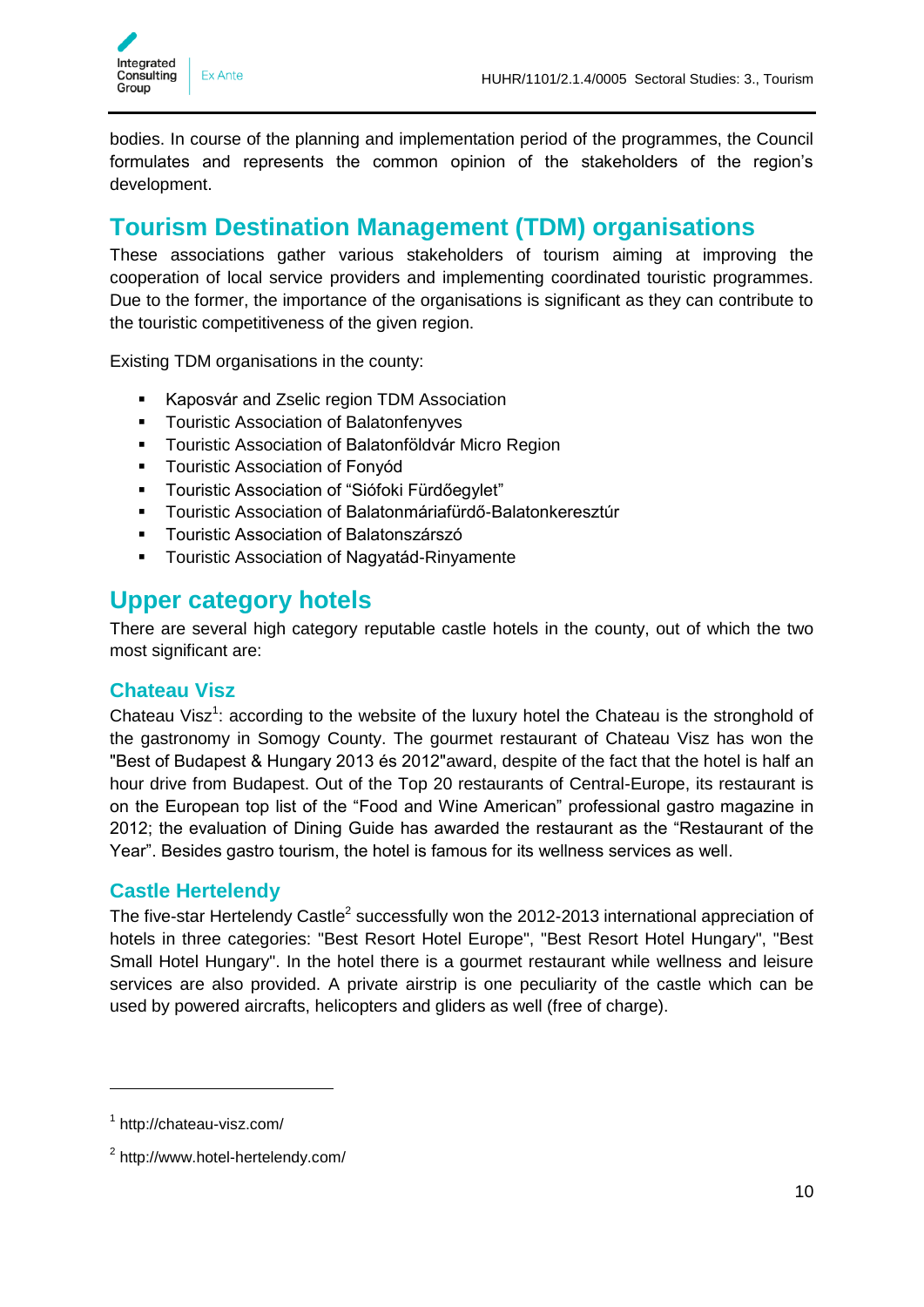

### <span id="page-10-0"></span>**Notable spas**

#### <span id="page-10-1"></span>**Barcs Spa and Recreation Centre**

Its 55 ° C, sodium bicarbonate water reaches the surface from 1317 meters depth. This water is mostly used for musculoskeletal disorders and inflammations.

#### <span id="page-10-2"></span>**Csiszta Spa**

Csiszta Spa – 5 km distance from Buzsák – is visited due to its 42 ° C thermal water rich in hydrocarbonates, minerals, sulfur and also carbonic acid. Its composition is suitable for healing musculoskeletal and rheumatic disorders, gynecological, intestinal and stomach problems. The Thermal Bath Directorates has declared the thermal water of Csiszta to be medicinal water.

#### <span id="page-10-3"></span>**Health Spa and Camping Csokonyavisonta**

Its water - rich in alkali bicarbonate, iodide, fluoride and silicic acid - was discovered in 1943 during an oil exploration. This water is used for healing heartburn, indigestion, functional bile, constipation, degenerative spinal disorders, chronic gynecological problems, kidney disease and musculoskeletal problems.

#### <span id="page-10-4"></span>**Igal Health Spa**

The spa has been operated since 1964, its thermal spa certification was obtained in 1991 due to its iodic thermal water rich in alkali chloride and bicarbonate. It is mostly used for healing musculoskeletal problems, circulatory disorders after serious injuries, arthritis and gynecological problems, urological diseases and elderly loss of potency.

#### <span id="page-10-5"></span>**Kaposvár Swimming Pool and Health Spa**

This hotel is used to be called "Virágfürdő" (Flower Bath). Its thermal water was discovered in 1960, and the bath opened in 1969. Its mineral water of alkali chloride and bicarbonate is feeds the pools with high bromine, iodine or fluorine ion content. The water used for healing musculoskeletal disorders, rheumatic condition after thrombosis, muscle strains, muscle weakness, fractures and cartilage injuries. It is also suitable for after-treatment of accident injuries and gynecological problems.

#### <span id="page-10-6"></span>**Thermal Spa and Leisure Center in Marcali**

The Spa can be found in the northern part of the town in a man-made park of 80.000  $m^2$ .

The Bath has a 50 meter long swimming pool, slides, children's pool as well as thermal and medicinal pools. The Bath opened its doors in August 2003 and further developments have been implemented since then. The indoor training pool opened in 2009, which allows the Bath to be open throughout the whole year. The Bath was granted in 2010 from national and EU funds.

#### <span id="page-10-7"></span>**Thermal and Medicinal Spa of Nagyatád**

The Spa was refurbished in 1997 in the park of Széchenyi Square. In the covered part there are 32, 38 and 42° C thermal pools and baths. The water is used for healing rheumatic and rheumatoid arthritis, post-fracture rehabilitation and gynecological problems. The Thermal Bath – capable for 2000 people – opened in 1989 in the northern part of the town. The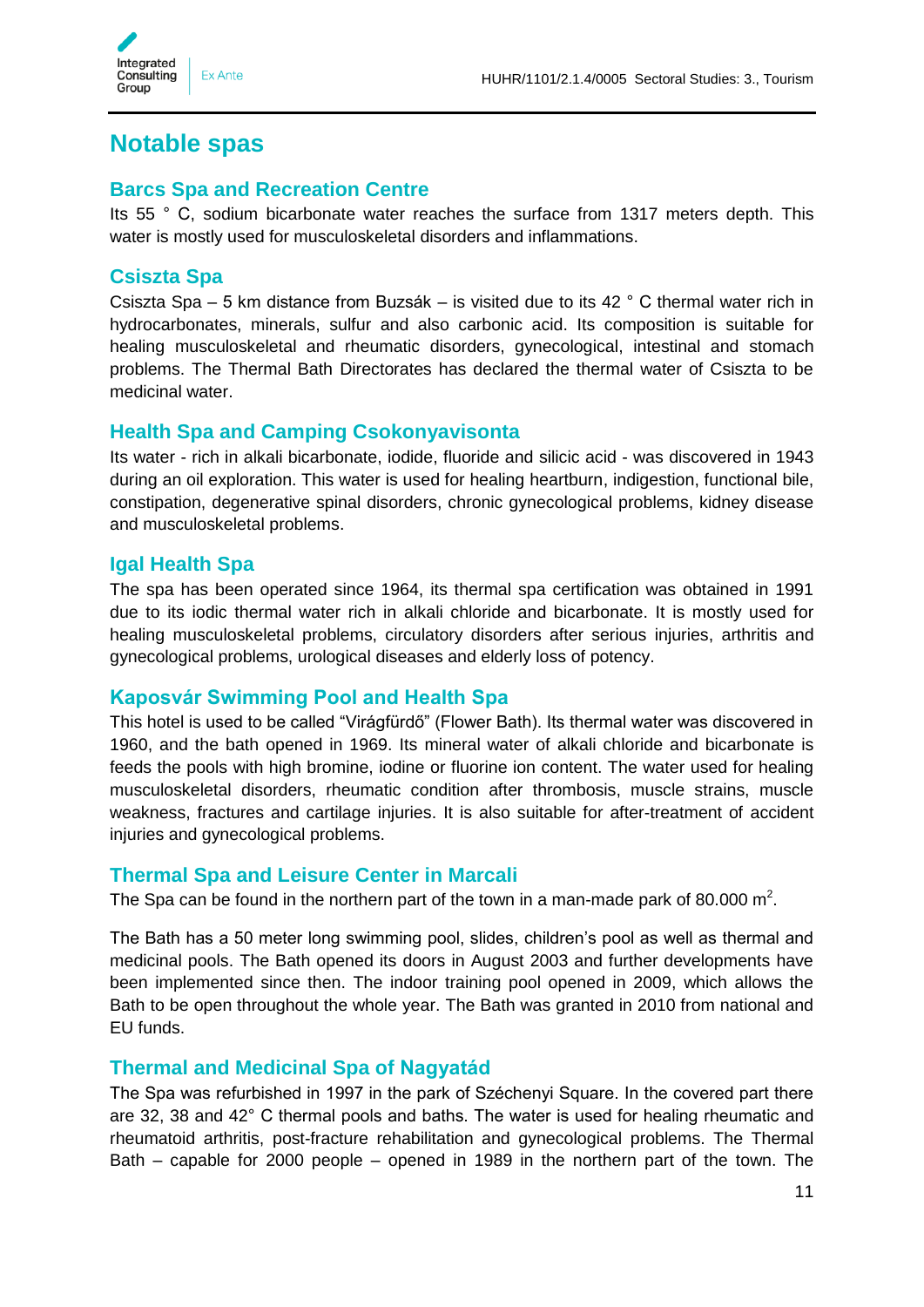

competition pool with stretched water surface and heated with thermal water is suitable for organizing competitions as well as training camps well.

### <span id="page-11-0"></span>**National parks**

#### <span id="page-11-1"></span>**Duna-Dráva National Park Directorate**

Duna–Dráva National Park was founded in 1996, merging several protected areas. The Park is covering an area of some 50.000 hectares. The Operational area of the Danube-Drava National Park Directorate responsible for the National Park covers the entire territory of Baranya and Tolna County, Somogy County except the south waterfront of the lake, and to a lesser extent to Fejér County and Bacs-Kiskun County as well. Several areas of the Park affect Somogy County: Dráva Plain, Barcsi Juniper Forest, Lankóczi Forest and the Zákány-Őrtilos area. The Directorate also responsible for the following countryside and conservation districts: Boronka-Melléki Protected Area, Zselici Protected Area, Babócsa Basakert Conservation Area, Lake Baláta Lake Nature Reserve and Forest Reserve, Woody Grassland Conservation Area in Csokonyavisonta, Meadow Conservation Area in Csombárdi and the forest Nature Reserve in Rinyaszentkirály.

#### <span id="page-11-2"></span>**Balaton Uplands National Park Directorate**

A smaller part of the county is affected by the Balaton Uplands National Park. Balaton Uplands National Park was founded in 1997 and covers an area of 57,019 hectares. It was made up of six former landscape protection zones. Three nature reserves of the park is situated in Somogy: Látrány-Prairie Conservation Area, Nagyberek White-Water Nature Reserve and Kupavár Mountain Nature Reserve in Somogyvár.

### <span id="page-11-3"></span>**SWOT analysis**

**Strengths Weaknesses**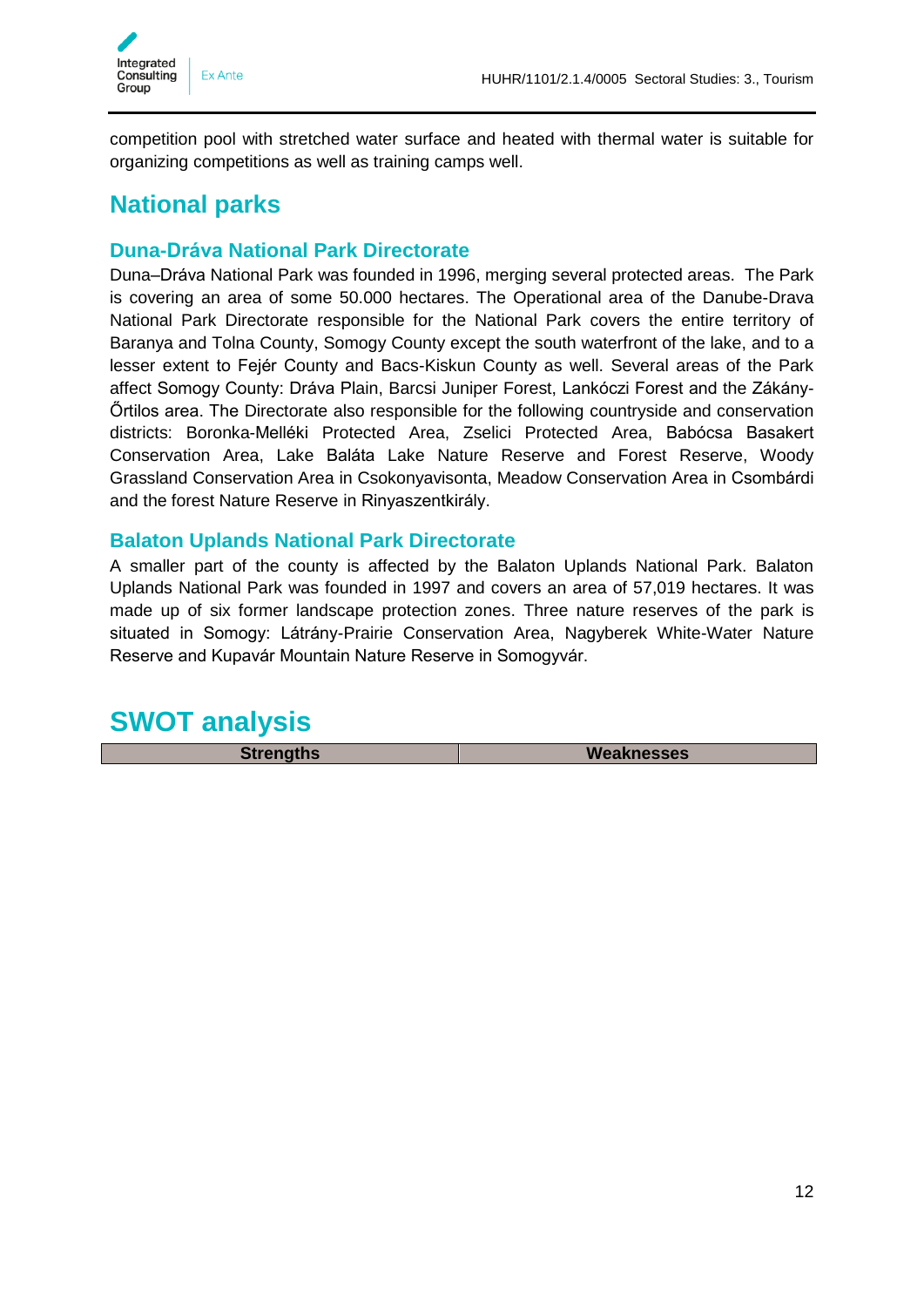

| $\rightarrow$ The main attraction of the county is<br>Lake<br><b>Balaton</b><br>and<br>the<br>its<br>surroundings.<br>$\rightarrow$ Home tourism constantly increases in<br>every year.<br>> Natural environment, mineral and<br>thermal<br>water<br>considered<br>are<br>significant attractions.<br>$\rightarrow$ In the small villages of Zselic region<br>rural tourism plays an important role.<br>$\rightarrow$ The vast forests have high-quality<br>stocks of wild animals, which create<br>the basis of hunting tourism (Zseli,<br>Kaszó).<br>> The wine region in Balatonboglár has<br>everything for wine tourism.<br>$\rightarrow$ One of the significant tourism sectors<br>of Somogy is the utilisation of thermal<br>water in baths.<br>five-star<br>$\rightarrow$ The<br>county<br>has<br>two<br>chateaus.<br>Useful cultural values in tourism:<br>$\rightarrow$ Theathre of Kaposvár<br>$\rightarrow$ Summer theathre programmes on the<br>shore of Lake Balaton<br>→ Village Museum in Szenna | > The weight of tourism sector is minor<br>Somogy<br>County,<br>including<br>in<br>investments and employment.<br>number of foreign toursts<br>$\rightarrow$ The<br>continuously decreased in the past<br>decade.<br>$\rightarrow$ The intertwining and coherence of<br>the county tourism program elements<br>and cooperation among the players<br>in the tourism are missing.<br>$\rightarrow$ The whole county is characterised by<br>seasonality, it is especially a serious<br>problem around Lake Balaton. Due to<br>strong seasonality, less than 20% of<br>the places available throughout the<br>year, most of the hotels are open<br>only in the high season.<br>$\rightarrow$ The proportion of spa and wellness<br>hotels in the county - popular with<br>hotel guests - is low.<br>> There is no high quality and big<br>capacity hotel in Kaposvár.<br>> The cycling infrastructure of the<br>underdeveloped;<br>county is<br>this<br>hinders the<br>development of<br>the<br>increasingly popular bicycle tourism. |
|------------------------------------------------------------------------------------------------------------------------------------------------------------------------------------------------------------------------------------------------------------------------------------------------------------------------------------------------------------------------------------------------------------------------------------------------------------------------------------------------------------------------------------------------------------------------------------------------------------------------------------------------------------------------------------------------------------------------------------------------------------------------------------------------------------------------------------------------------------------------------------------------------------------------------------------------------------------------------------------------------------------|-----------------------------------------------------------------------------------------------------------------------------------------------------------------------------------------------------------------------------------------------------------------------------------------------------------------------------------------------------------------------------------------------------------------------------------------------------------------------------------------------------------------------------------------------------------------------------------------------------------------------------------------------------------------------------------------------------------------------------------------------------------------------------------------------------------------------------------------------------------------------------------------------------------------------------------------------------------------------------------------------------------------------------------|
| → Benedictine Abbey in Somogyvár<br>Elements that increase the touristic attraction<br>of Kaposvár:                                                                                                                                                                                                                                                                                                                                                                                                                                                                                                                                                                                                                                                                                                                                                                                                                                                                                                              |                                                                                                                                                                                                                                                                                                                                                                                                                                                                                                                                                                                                                                                                                                                                                                                                                                                                                                                                                                                                                                   |
| → Chamber Music Festival Kaposvár<br>→ Youth Football Festival<br>$\rightarrow$ "City of Painters" festival in May each<br>year                                                                                                                                                                                                                                                                                                                                                                                                                                                                                                                                                                                                                                                                                                                                                                                                                                                                                  |                                                                                                                                                                                                                                                                                                                                                                                                                                                                                                                                                                                                                                                                                                                                                                                                                                                                                                                                                                                                                                   |
| <b>Opportunities</b>                                                                                                                                                                                                                                                                                                                                                                                                                                                                                                                                                                                                                                                                                                                                                                                                                                                                                                                                                                                             | <b>Threats</b>                                                                                                                                                                                                                                                                                                                                                                                                                                                                                                                                                                                                                                                                                                                                                                                                                                                                                                                                                                                                                    |
| $\rightarrow$ The cultural and natural features of<br>Somogy are favourable<br>for the<br>This<br>development of tourism.<br>is<br>especially true of the River Drava<br>region and of Kaposvar.<br>Gastro-tourism<br>is<br>currently<br>→<br>underutilized in the county; this area<br>could be exploited in the future; for<br>example in the framework of cross-<br>border co-operation, or on the basis<br>of the wine region of Lake Balaton.                                                                                                                                                                                                                                                                                                                                                                                                                                                                                                                                                               | $\rightarrow$ Tourist<br>has<br>turnover<br>strong<br>decreasing<br>its<br>seasonality,<br>and<br>volume causes<br>employment<br>and<br>profitability<br>problems<br>in<br>the<br>exclusively tourism-based economy.<br>$\rightarrow$ Weather seriously affects<br>county<br>tourism, especially outdoor activities<br>and the length of the season. This is<br>especially true in the recreational<br>area of Lake Balaton.                                                                                                                                                                                                                                                                                                                                                                                                                                                                                                                                                                                                      |

## <span id="page-12-0"></span>**Identification of Key Challenges**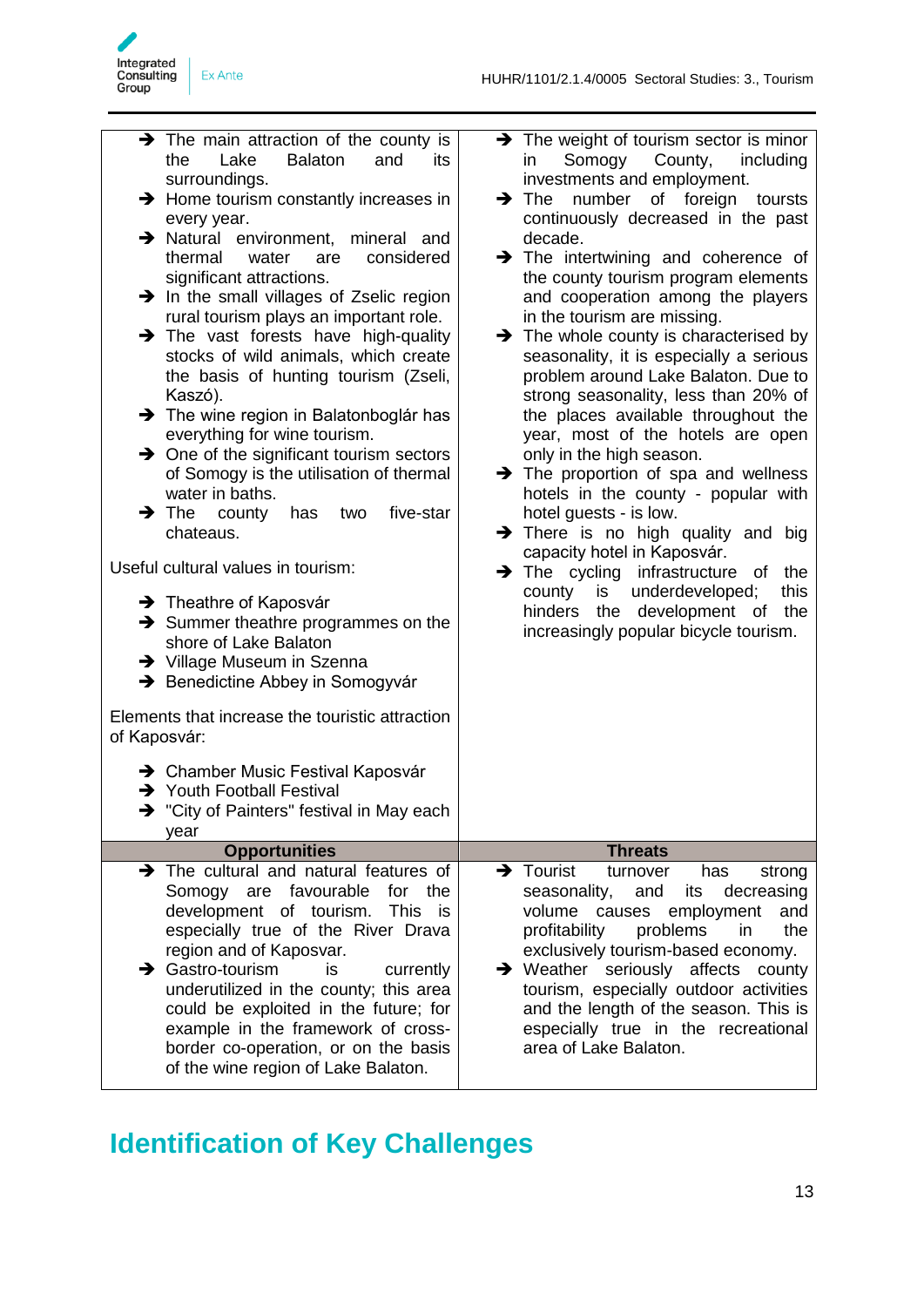

The intertwining and coherence of the county tourism program elements and cooperation among the players in the tourism are missing – though as a result of the establishment of local tourism destination organisations and primarily the regional tourism clusters there is a noticeable shift in the last few years (it would be fruitful to work together with the Croatian side in this field as well).

The whole county is characterised by seasonality, it is especially a serious problem around Lake Balaton, given that along the shore the contrast is significantly higher regarding programme features and guest traffic within the high season and beyond the season than in the southern areas of the county. This also refers to the concentration of tourist attractions.

Tourist turnover has strong seasonality, and its decreasing volume causes employment and profitability problems in the exclusively tourism-based economy.This constantly present fluctuation should be reduced by the need to increase tourism in other areas. Due to cultural and tourist assets it mainly depends on the investments and potential foreign and domestic demand. Particular areas for exploitation in the county are the region along Dráva or Kaposvár, but we should also mention the numerous thermal and medicinal baths in the county. Obviously, the amount of tourism like at Lake Balaton can be reached, but the midyear seasonal variation could be reduced. Also, seasonality is the reason that the municipalities of Lake Balaton struggle with significantly fluctuation in economic output and employment. The Balaton-season is weather-dependent, cannot be extended. During the year, unused capacities are partly occupied by accommodation suppl for hospitality conferences and trainings to curb local players.

Gastro-tourism is currently underutilized in the county; this area could be exploited in the future; for example in the framework of cross-border co-operation, or on the basis of the wine region of Lake Balaton. In Balatonboglár wine region everything is given for wine tourism. The proportion of spa and wellness hotels in the county - popular with hotel guests - is low. This issue also features the advanced Balaton area, but in the rest of the county it causes more barriers. There is no high quality and big capacity hotel in Kaposvár, therefore capacities of tourism are limited.

It is worth mentioning that the county's cycling infrastructure is underdeveloped, it hinders the development of bicycle tourism which is becoming increasingly popular.

- **1. Tourism of the county is excessively Balaton-centered, the Drava area, however, almost unexploited.**
- **2. The whole county is characterised by seasonality, it is especially a serious problem around Lake Balaton.**
- **3. Gastro-tourism is currently underutilized in Somogy County.**
- **4. The intertwining and coherence of the county tourism program elements are missing**
- **5. The proportion of spa and wellness hotels in the county - popular with hotel guests - is low.**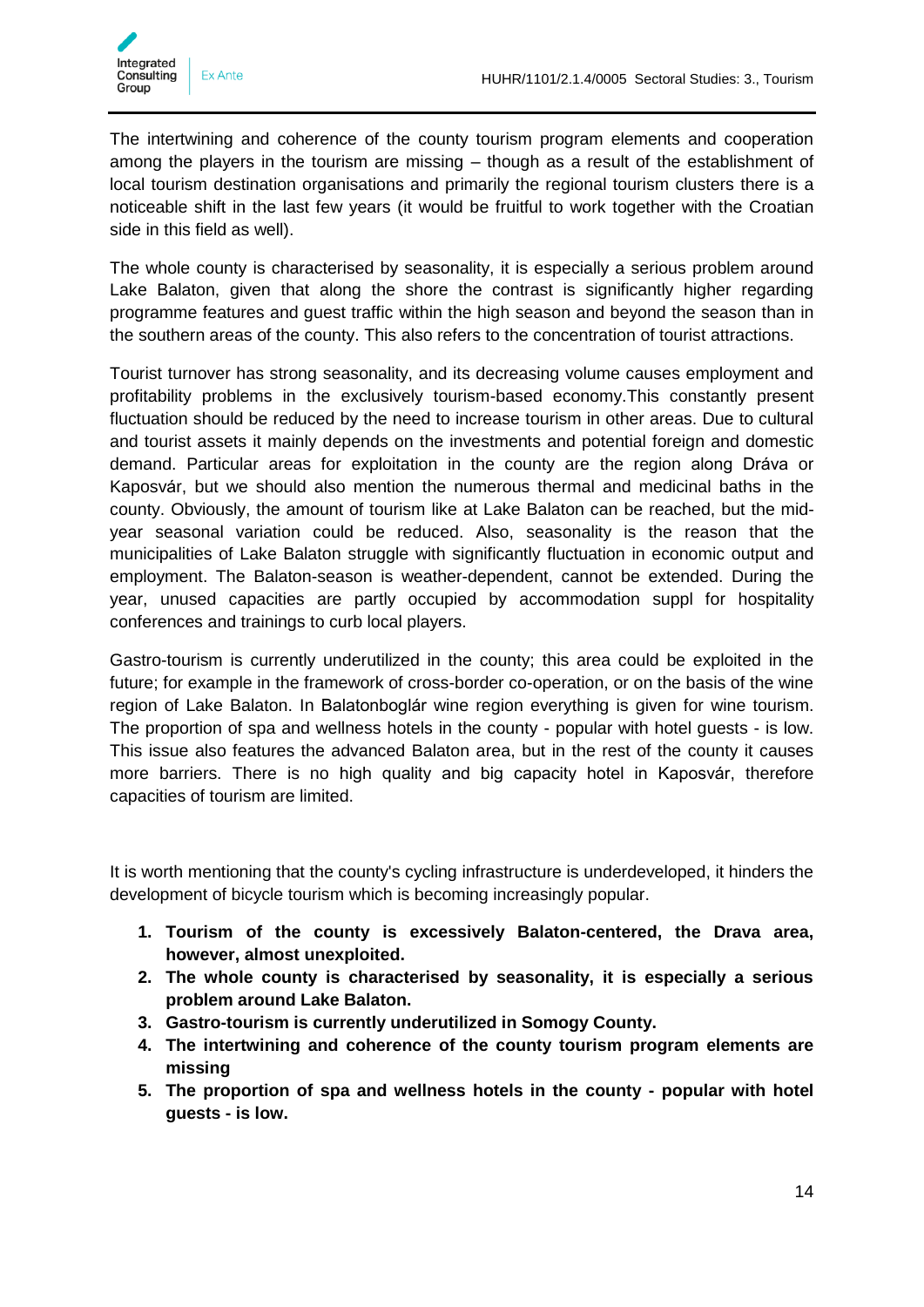

### <span id="page-14-0"></span>**Cross-sectoral Linkages**

### <span id="page-14-1"></span>**Environmental Protection**

The County has an outstanding opportunity regarding the development of tourism by the abundant and diverse natural and architectural offers.

Due to the expansion of regionalism the collaboration with the neighbour counties has been deepened, especially with Baranya County. Under this cooperation, the following projects were implemented: Drava project; Complex ecotouristic development of the Drava-basin; Ancient Drava Programme. The Somogy part of the Drava-Basin and the river belongs to one of the most untouched natural territory of Hungary (part of the Duna-Drava National Park).

Beside the area's own value, it also provides excellent opportunity for fishing-, hunting- and water-tourism. Processing of forest products can become a part of local economies and through this the employment rate of the territory may be improved.

### <span id="page-14-2"></span>**Agriculture**

Wildlife management, wine production and forestry are the main fields which provides linkage between agriculture and tourism.

In the context of wildlife management, a better organisation of the multiple utilistaion is needed.

### <span id="page-14-3"></span>**Transportition**

The link between the transportation and the tourism sectors is significant. Access time of the different tourist destinations are significant factor for the county's tourism. Transportation is the bottleneck itself for the industry and agriculture of the county and it applies to the tourism as well.

Motorway M7 has an important international role and it is a significant element of the Hungarian public road system: it supports the quick availability of Lake Balaton and beside this fact M7 helps to reduce the traffic in the settlements, situated on the lake's bank; the environmental quality of the summer resorts is protected. The motorway's junctions are allocated well, so the good availability of the 50 km long holiday resort zone is ensured. There is a good opportunity of the further development of the so called 'background territories' (the inner part of Somogy). However, other parts of the County – which are situated far from the motorway – can be approached hardly and because of this fact these areas are less attractive destinations. Kaposvár, Külső-Somogy, Drava-basin can be reached just via main roads. Poor quality of the railway infrastructure and slow speed of trains hinder the touristic development of non-Balaton territories of Somogy. Beside this, River Drava –as the only fluvial transportation corridor of the County – has a significant potential in waterbased tourism.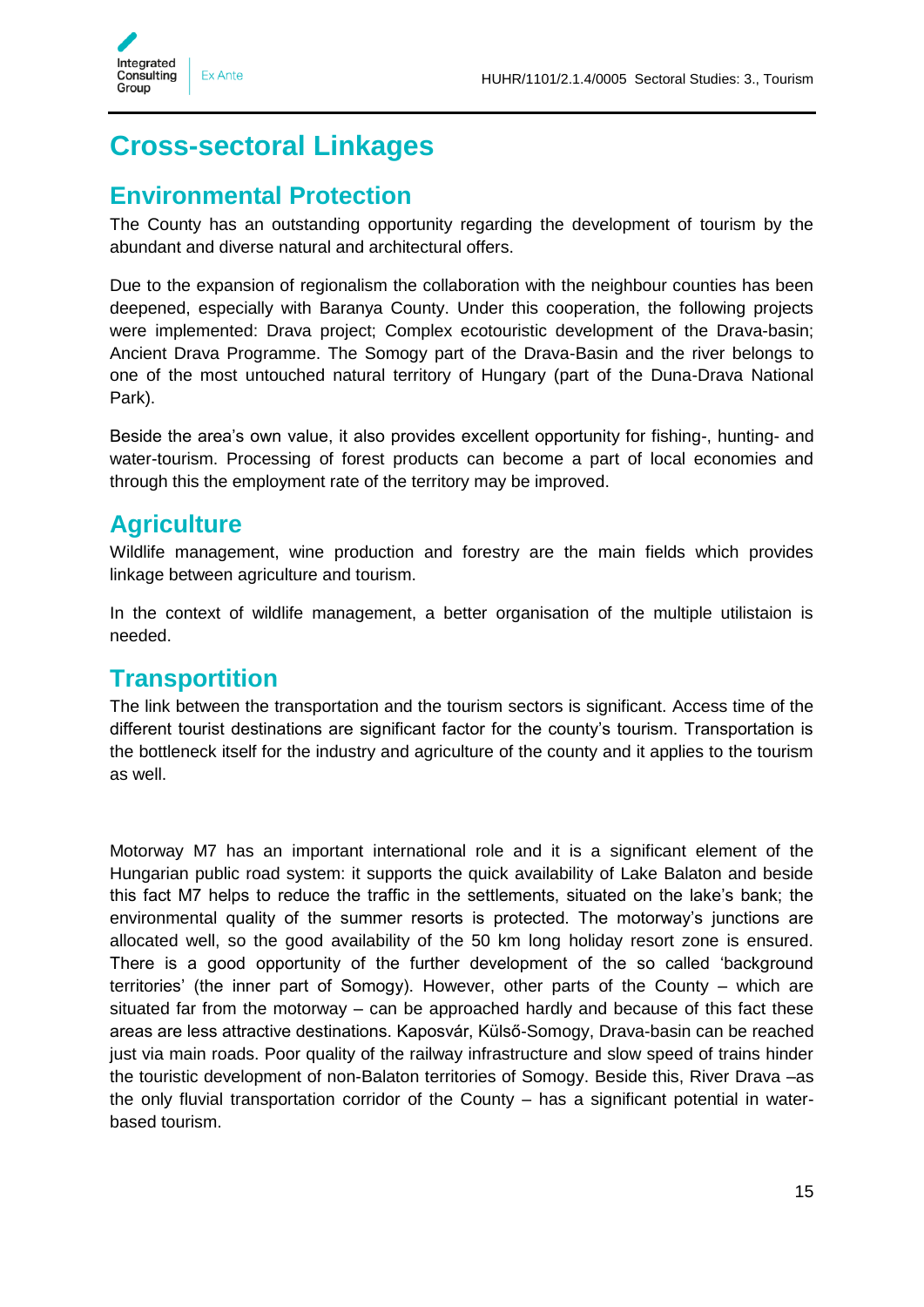

Sport-sailing is important at most of the ports of Lake Balaton. Demand for sailing increases progressively, so the claim for new sport-sailing ports is continuous. It is not allowed to use internal combustion engine-driven small boats and boats, the only exceptions are the authorities, they can use their motor-driven vehicles. The reason of the prohibition is environment protection on the one hand, but on the other hand it is important because of the preservation of the landscape, and the original Balaton-feeling as well.The County's bicycle road infrastructure is undeveloped, that's why the development of the popular cycle-tourism is pulled back.

Three narrow gauge railways have a touristic importance in Somogy. One of them is located at Lake Balaton, between Balatonfenyves and Csiszta thermal spa. Slide-line goes to Táska and Somogyszentpál, but it is out of operation. Regularly operating passenger rail runs between **Balatonfenyves** and **Somogyszentpál**, which operates outside of the touristic season as well. This side-line is not just for tourists and it is under construction at the moment. On the territory of the Boronka-area Landscape Protection Area, there is another narrow gauge railway between the villages of **Mesztegnő and Felsőkak**; it is just 9 km long. Nowadays it has only touristic function and it had been completely renewed by SEFAG Zrt. The third narrow gauge rail goes to another nature reserve and it operates between **Szenta** and **Kaszó**. It is just 8 km long. It has solely touristic function; it is operated by KASZÓ Zrt.

### <span id="page-15-0"></span>**Regional Development**

Somogy has an extraordinary touristic potential, not just next to Lake Balaton, but in the inner, tiny-village area as well (village tourism, hunting, cycling). The Drava-basin territory is also a potentially important touristic zone (ecotourism, Water and active tourism). That's why tourism can become the other important way and take-off point of regional development beside agriculture and food industry.

### <span id="page-15-1"></span>**Energy**

Energy and tourism sectors linked to each other just partially. Energy sector does not influence tourism. Tourism service providers can be concerned by the potential energy efficiency projects.

In the future, geothermal energy can be the interface between the two sector, because thermal water has a double usage: it can be used for building thermal spas and producing energy or heat.

### <span id="page-15-2"></span>**List of publications used:**

KSH Statisztikai tájékoztató – Somogy megye, 2013/4 (KSH, 2014)

Somogy Megye Területfejlesztési Koncepciója (Somogy Megyei Önkormányzat, 2014)

Somogy Megye Területrendezési Terve (Somogy Megyei Közgyűlés 15/2004. (XII. 27.) önkormányzati rendelete)